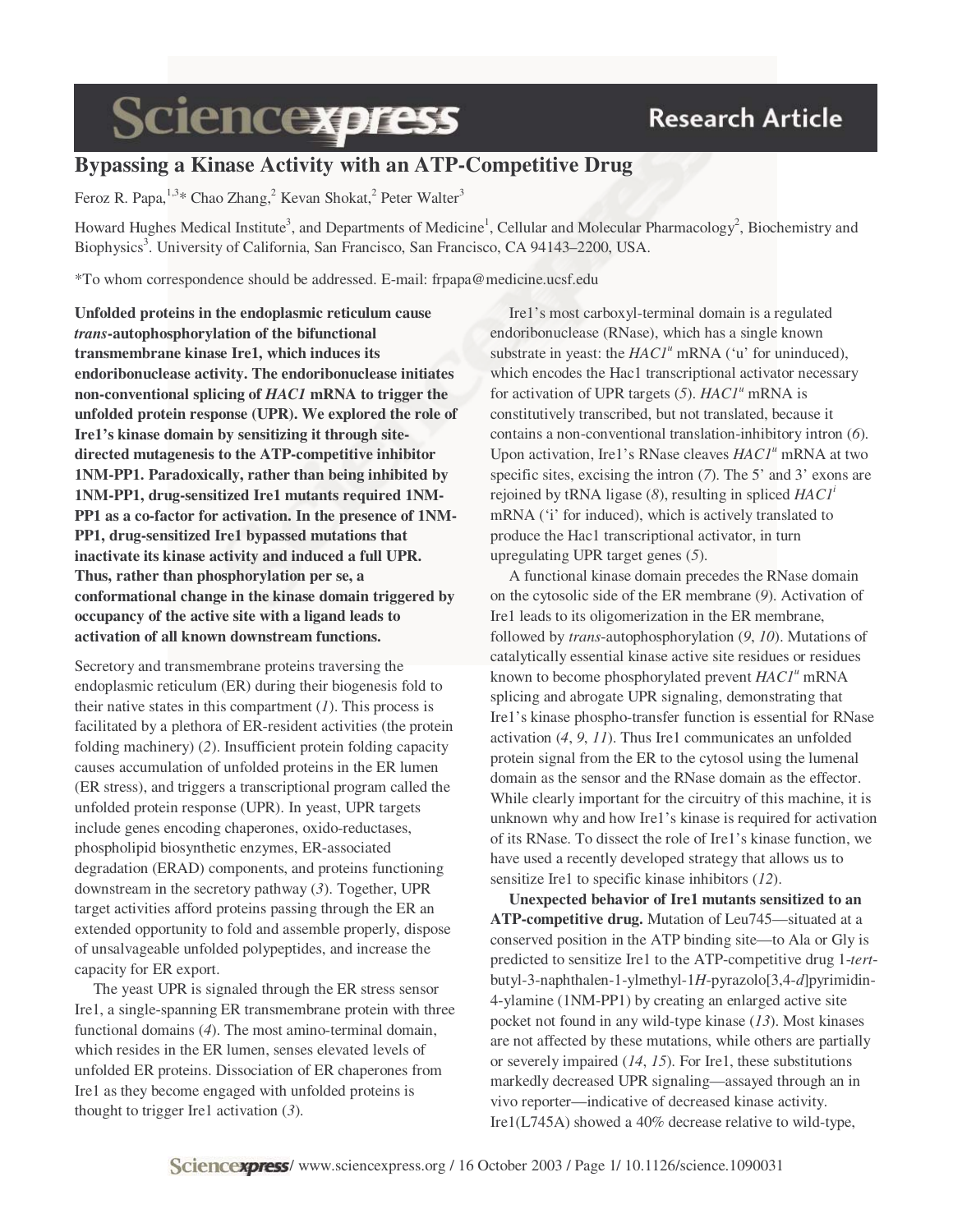whereas Ire1(L745G) showed a >90% decrease, approaching that of the ∆*ire1* control (Fig. 1A).

Unexpectedly, addition of 1NM-PP1 to cells expressing partially active Ire1(L745A) caused no inhibition, even at concentrations which completely inhibit other 1NM-PP1 sensitized kinases (*15*, *16*). Rather, 1NM-PP1 increased reporter activity slightly (Fig 1A, bar 4). To our further surprise, 1NM-PP1 provided to the severely crippled Ire1(L745G) significantly restored signaling (Fig. 1A, bar 6). This result presents a paradox: an ATP-competitive compound expected to function as an inhibitor of the rationally engineered mutant enzyme instead permits activation.

UPR activation strictly required induction by DTT (Fig. 1) or tunicamycin (*17*); 1NM-PP1 by itself had no effect, indicating that it does not induce the UPR by directly affecting ER protein folding. Moreover, the effects of 1NM-PP1 were specific: other structurally similar compounds, 2 naphthylmethyl PP1, a regio-isomer, and 1-naphthyl PP1, which lacks the methylene group between the heterocyclic ring and the naphthyl group, neither activated nor inhibited wild-type or mutant Ire1 (*17*).

Activation, rather than inhibition, by an ATP-competitive inhibitor raised the question of whether the kinase activity per se is necessary in the 1NM-PP1-sensitized mutants. To this end, we combined the L745A or L745G mutation with a 'kinase-dead' variant D828A, which lacks an active site Asp residue needed to chelate  $Mg^{2+}(11, 18)$ . While the Ire1(L745A,D828A) double mutant was detectable in cells at near wild-type levels (see below), Ire1(L745G,D828A) was undetectable—probably because of instability—and could not be assayed. As expected, Ire1(L745A,D828A) was unable to induce the UPR reporter with DTT alone, but addition of 1NM-PP1 allowed activation to levels approaching 80% of wild-type (Fig. 1B). This suggests that the binding of 1NM-PP1 to 1NM-PP1-sensitized Ire1 renders the kinase activity dispensable.

*Trans*-autophosphorylation by Ire1 of two activation segment Ser residues (S840 and S841) is necessary for signaling (*9*), prompting the question of whether this requirement is also bypassed in 1NM-PP1-sensitized mutants. As expected, the un-phosphorylatable Ire1(S840A,S841A) mutant was inactive in the absence and presence of 1NM-PP1 (Fig. 1C). In contrast, both the 1NM-PP1-sensitized Ire1(L745A,S840A,S841A) and Ire1(L745G,S840A,S841A) mutants were significantly activated by 1NM-PP1, indicating that phosphorylation of S840 and S841 can be bypassed. Two trends are apparent: with DTT alone, relative to the parent mutant Ire1(S840A,S841A), signaling decreased as the side chain of residue 745 was progressively reduced from leucine to alanine to glycine (Fig. 1C, bars 3,5,7). This is consistent with the results of Fig.1A that showed an increasing

sensitivity of the active site to side chain reduction at residue 745. Reciprocally, in the presence of 1NM-PP1, activation of 1NM-PP1-sensitized Ire1(S840A,S841A) mutants increased in the same order (Fig. 1C, bars 4,6,8), perhaps due to progressively enhanced binding by 1NM-PP1 as the residue 745 side chain was trimmed back.

**1NM-PP1-sensitized Ire1 requires 1NM-PP1 as a cofactor for** *HAC1* **mRNA splicing.** We next confirmed that activation by 1NM-PP1-sensitized Ire1 mutants followed the expected pathway of activating *HAC1* mRNA splicing and Hac1 protein production. As expected, UPR induction of wild-type cells with DTT caused splicing of *HAC1* mRNA, as revealed by near-complete conversion of  $HACI<sup>u</sup>$  to  $HACI<sup>i</sup>$ mRNA (Fig. 2A, lanes 1 and 2) (*5*); 1NM-PP1 had no effect either by itself or with DTT (Fig. 2A, lanes 3 and 4). In strict correlation with *HAC1* mRNA splicing, Hac1 protein accumulated significantly (Fig. 2C, lanes 2 and 4).

By contrast, cells expressing 1NM-PP1-sensitized Ire1(L745G) spliced *HAC1* mRNA weakly with DTT alone, but displayed a significant increase when 1NM-PP1 was also provided (Fig. 2A, lanes 5–8). 1NM-PP1 alone did not activate *HAC1* mRNA splicing. As expected, Hac1 protein levels correlated with splicing (e.g., Fig. 2C, lanes 6 and 8). Activation by 1NM-PP1 was even more pronounced in cells expressing the Ire1(L745A,D828A) double mutant, which neither spliced *HAC1* mRNA nor produced Hac1 protein with DTT alone, but exhibited robust splicing and Hac1 protein production when provided both 1NM-PP1and DTT (Fig. 2A and C, compare lanes 10 and 12).

Importantly, steady-state levels of Ire1 proteins were comparable in all experiments, excluding as a trivial explanation for the observed effects the possibility that 1NM-PP1-sensitized Ire1 mutants are only stably expressed in the presence of 1NM-PP1 (Fig. 2D). Taken together our data show that 1NM-PP1 permits—but does not instruct—1NM-PP1-sensitized Ire1 mutants to splice *HAC1* mRNA in response to ER stress. Thus, in the genetic background of 1NM-PP1-sensitized *IRE1* alleles, 1NM-PP1 is, in effect, a co-factor for signaling in the UPR.

**1NM-PP1 uncouples the kinase and RNase activities of 1NM-PP1-sensitized Ire1.** To rule out indirect effects, we assayed the activities of the Ire1 mutants described above in vitro. The cytosolic portion of Ire1 consisting of the kinase domain and RNase domain (Ire1\*) was expressed and purified from *E. coli* (7). Using  $[\gamma^{32}P]$  labeled ATP, we assayed wild-type Ire1\* and Ire1\*(L745G) for autophosphorylation in the presence or absence of 1NM-PP1. Wild-type Ire1<sup>\*</sup> exhibited strong autophosphorylation, which was not inhibited by 1NM-PP1 (Fig. 3A, lanes 1 and 2). In contrast, Ire1\*(L745G) exhibited markedly diminished autophosphorylation—consistent with poor signaling by Ire1(L745G) in vivo (Figs. 1 and 2)—which was completely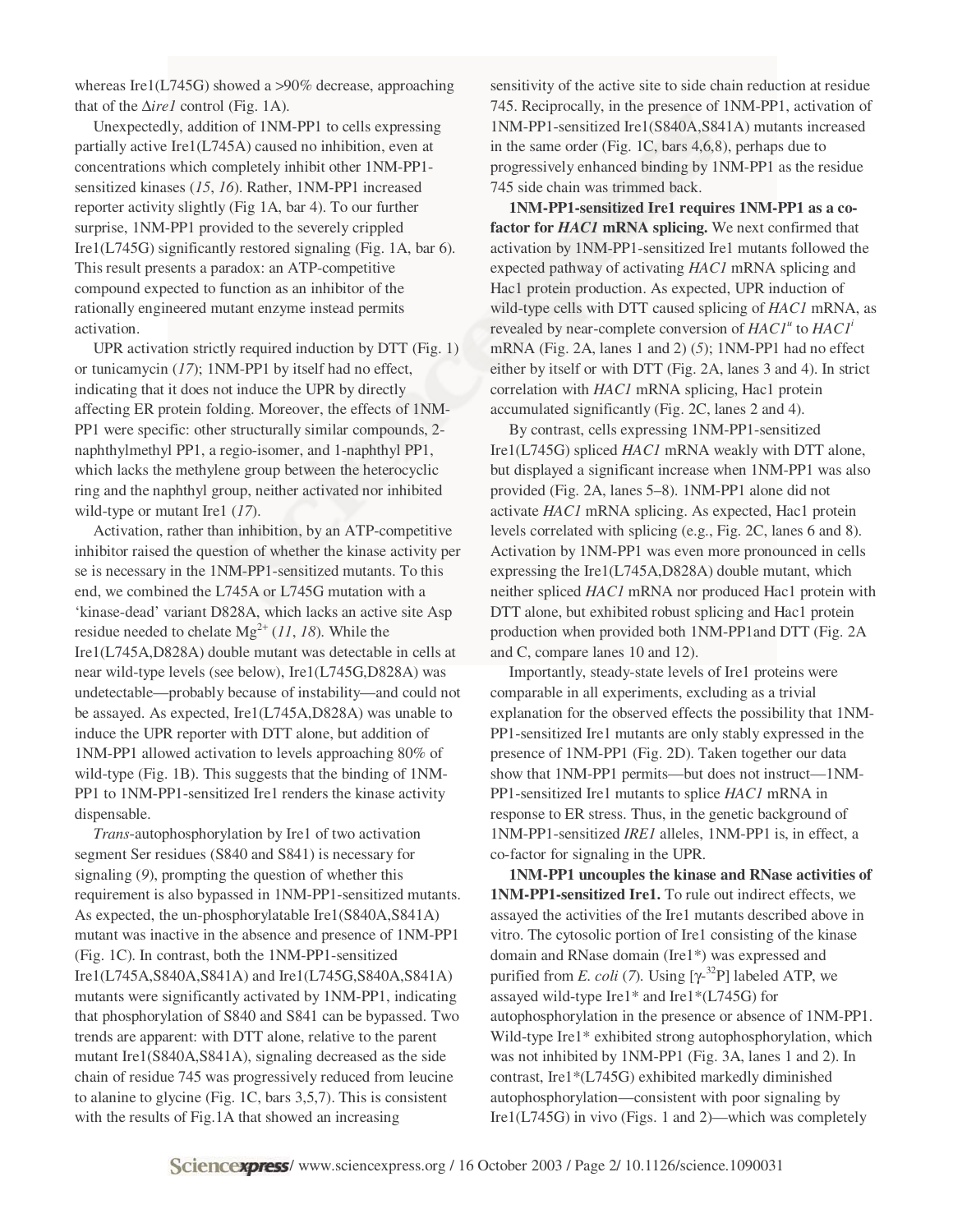extinguished by 1NM-PP1 (Fig. 3A, lane 3 and 4). This suggested that  $Irel*(L745G)$  is diminished in its ability to use ATP as substrate and that 1NM-PP1 is, as predicted, an ATP competitor.

By contrast, when provided [γ-32P]-labeled *N-6* benzyl ATP—an ATP analog with a bulky substituent (Fig. 3E)— Ire1\*(L745G) displayed enhanced autophosphorylation activity relative to wild-type Ire1\* (Fig. 3B, lane 1 and 2). Therefore the L745G mutation does not destroy Ire1's catalytic function, but rather alters its substrate specificity from ATP to ATP analogs having complementary features that permit binding in the expanded active site.

To ask how the RNase activity of Ire1 is affected by manipulation of its kinase domain, we incubated wild-type and Ire1\*(L745G) with a truncated in vitro transcribed *HAC1* RNA substrate (*HAC1*<sub>600</sub>) and monitored production of cleavage products (7). Wild-type Ire1<sup>\*</sup> cleaved *HAC1*<sub>600</sub> RNA at both splice junctions, producing the expected fragments corresponding to the singly and doubly cut species (Fig. 3C, lane 2). The cleavage reaction was not affected by 1NM-PP1 (Fig. 3C, lane 3). In contrast, Ire1\*(L745G) was completely inactive, while addition of 1NM-PP1—at the same concentration that was shown in Figure 3A (lane 4) to completely inhibit the kinase activity—restored RNase activity significantly (Fig. 3C, lanes 4 and 5), strongly supporting the notion that 1NM-PP1 uncouples the kinase and RNase activities of 1NM-PP1-sensitized Ire1.

We previously showed that cleavage of *HAC1* mRNA by wild-type Ire1\* is stimulated by ADP (*7*). This is consistent with the notion derived from in vivo studies that Ire1 requires an active kinase domain, because we know that recombinant wild-type Ire1<sup>\*</sup> is already phosphorylated, thereby alleviating a necessity for de novo phosphorylation in vitro. ADP efficiently stimulated the RNase activity of Ire1\* (Fig. 3D, lane 1) but not that of Ire1\*(L745G) (Fig. 3D, lane 2).

For wild-type Ire1 and 1NM-PP1-sensitized Ire1(L745G) therefore, ADP and 1NM-PP1 respectively function as stimulatory co-factors. Therefore we asked whether a conformational change occurs in response to co-factor binding by analyzing Ire1\* and Ire1\*(L745G) through glycerol gradient velocity sedimentation. Ire1\* sedimented as a broad peak in the gradient (Fig. 4). Upon addition of ADP (Fig. 4B), but not 1NM-PP1 (Fig. 4C), the peak shifted to a higher S value. Conversely, the peak of Ire1\*(L745G) shifted by a corresponding amount upon addition of 1NM-PP1 (Fig. 4F) but not upon addition of ADP (Fig. 4E). This shift may be indicative of a conformational change and/or change in the oligomeric state of the enzymes in response to binding of their respective co-factors.

**1NM-PP1-sensitized, kinase-dead Ire1 signals a canonical UPR**. To ask whether bypassing the Ire1 kinase activity with 1NM-PP1 allows induction of a full UPR, we profiled mRNA expression on yeast genomic microarrays. To this end, mRNA from wild-type *IRE1*, ∆*ire1*, and *IRE1*(L745A,D828A) cells were isolated at different time points after addition of 1NM-PP1 and DTT. cDNA's derived from these mRNA populations were labeled with different fluorescent dyes, mixed pair-wise and hybridized to microarrays (*19*). Scatter plots of pair-wise comparisons of mRNA expression levels are shown in Figure 5; the x-y scatter plots represent relative expressions for every mRNA between the specified genotypes.

Comparison of wild-type *IRE1-*expressing cells with ∆*ire1* cells revealed a distinct set of upregulated UPR target genes in wild-type *IRE1*-expressing cells (Fig. 5A; genes upregulated more than 2-fold in pink). These *IRE1*-dependent genes include previously described UPR transcriptional targets (*20*, *21*). Strikingly, the same set of (pink-colored) UPR target genes was upregulated to a similar magnitude in *IRE1*(L745A,D828A)*-*expressing cells relative to ∆*ire1* cells (Fig. 5B), suggesting that a canonical UPR was induced in the 1NM-PP1-sensitized, kinase-dead mutant. This conclusion was confirmed by the tight superimposition of the scatter diagonals of both UPR targets and the rest of the transcriptome evident in the expression profiles of wild-type *IRE1* vs. *IRE1*(L745A,D828A)-expressing cells (Fig. 5C).

**Building an instructive UPR switch.** The 1NM-PP1 sensitized *IRE1* mutants described so far act permissively, since activation requires both 1NM-PP1 and protein misfolding agents. This indicates that an unfolded protein signal needs to be received by the ER-lumenal domain for activation. We asked if we could bypass this requirement using a constitutively-on version of *IRE1* (called *IRE1<sup>C</sup>* ) isolated previously through random mutagenesis of the ERlumenal domain (*17*, *20*). *IRE1<sup>C</sup>* significantly induced the UPR without DTT —approximately 75% of the maximal activity of wild-type *IRE1* with DTT (Fig. 1D, bars 2 and 5). We predicted that a chimera of the *IRE1<sup>C</sup>* and 1NM-PP1sensitized, kinase-dead *IRE1*(L745A,D828A) mutants would activate the UPR with 1NM-PP1 alone—even in the absence of DTT. The data in Figure 1D (bars 13–16) show that this prediction holds true. Whereas wild-type *IRE1* requires DTT for induction and is immune to 1NM-PP1 (Fig. 1D, bars 1–4), and *IRE1*(L745A,D828A) requires both DTT and 1NM-PP1 (Fig. 1D, bars 9–12), the chimeric  $IREI^C$  (L745A,D828A) requires only 1NM-PP1 for activation irrespective of addition of DTT (Fig. 1D, bars 13–16). Thus, *IRE1<sup>C</sup>* (L745A,D828A) is an instructive switch that turns on the UPR upon addition of 1NM-PP1 alone (i.e. even in the absence of ER stress).

**Summary and implications**. Since our discovery that Ire1's RNase initiates splicing of *HAC1* mRNA, the function of its kinase domain has remained an enigma (*7*). While mutational analyses indicated a requirement for an enzymatically active kinase and defined activation segment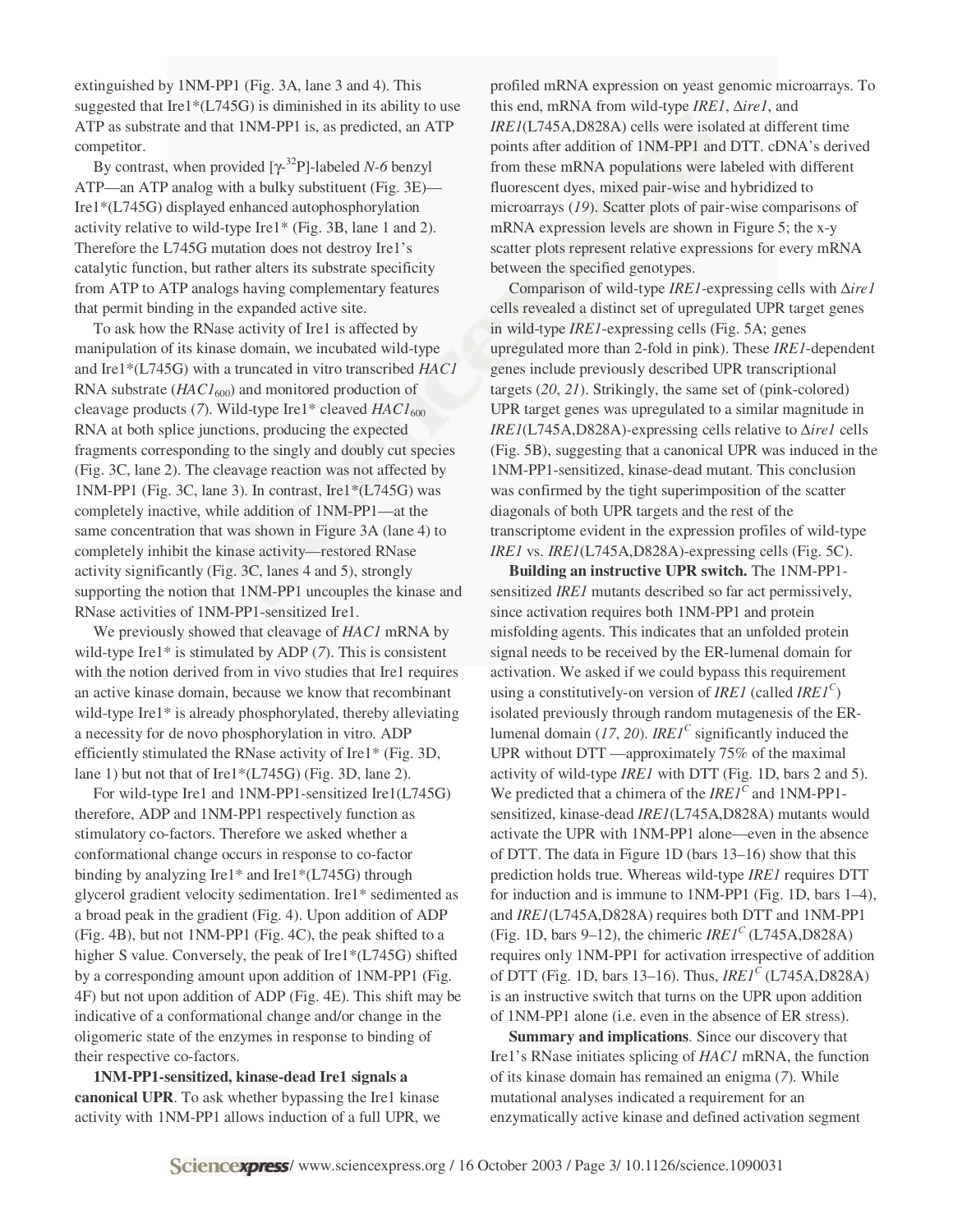phosphorylation sites (*9*), to date no targets besides Ire1 itself have been identified. Here we report that both the kinase activity and activation segment phosphorylation can be bypassed if the small ATP-mimic 1NM-PP1 is provided to a mutant enzyme to which it can bind. Rather than inhibiting the function served by ATP, 1NM-PP1 rectifies the signaling defect of 1NM-PP1-sensitized Ire1 mutants, leading to induction of a canonical UPR (*20*). Thus, ligand binding to the kinase domain, rather than a phosphotransfer function mediated by the kinase activity per se, is required for RNase activation. The kinase module of Ire1, therefore, uses an unprecedented mechanism to propagate the UPR signal.

One model that could explain our data is proposed in Figure 6B. According to this model, autophosphorylation of wild-type Ire1 occurs in *trans* between Ire1 molecules after they have been released from their chaperone anchors and have oligomerized by lateral diffusion in the plane of the ER membrane (*9*, *22*). *Trans-*autophosphorylation of the activation segment locks the activation segment in the "swung-out" state (*23*, *24*), and fully opens the active site, allowing ADP or ATP to bind efficiently, leading in turn to conformational changes that activate the RNase domain.

By contrast, binding of 1NM-PP1 to the active site of 1NM-PP1-sensitized Ire1 occurs even in the absence of phosphorylation of the activation segment. It is plausible that because of its small size, 1NM-PP1 can bypass the "closed" activation segment—proposed to occlude access to the active site for the larger ADP and ATP molecules (Fig. 6A). Alternatively, 1NM-PP1 may enter the active site when the unphosphorylated activation segment opens transiently, which occurs with low frequency in other kinases (*25*). If the off-rate of 1NM-PP1 binding to 1NM-PP1-sensitized Ire1 is slow compared to that of ADP and ATP, most mutant Ire1 molecules could be trapped in a drug-bound state. Based on either scenario, we propose that drug binding alone causes conformational rearrangements in the kinase that activate the RNase. The nucleotide-bound state of phosphorylated wildtype Ire1, therefore, mimics the 1NM-PP1-bound state of unphosphorylated 1NM-PP1-sensitized Ire1. The model discussed so far does not explain why 1NM-PP1 should not bind to individual 1NM-PP1-sensitized Ire1 molecules and activate them, even without oligomerization induced by activation of the UPR through the ER lumenal domain. Two possibilities could account for the observations: i) binding of 1NM-PP1 may be enhanced in oligomerized, chaperone-free mutant, or ii) 1NM-PP1 may bind equally well to chaperoneanchored and chaperone-free (or constitutive-on) Ire1, but oligomerization may be required because interaction between neighboring molecules is required for the conformational change that activates the RNase function. Currently, our data do not allow us to distinguish between these possibilities.

Our findings provoke the question of what the "natural" stimulatory ligand of Ire1's kinase domain may be. One likely candidate is ADP, which is generated by Ire1 from ATP during the autophosphorylation reaction. In vitro, ADP is a better activator of Ire1 than ATP (*7*). Ire1 would therefore be "self-priming", generating an efficient activator already bound to its active site. In many professional secretory cells such as the β-cells of the endocrine pancreas (which contain high concentrations of Ire1), ADP levels rise (and ATP levels decline) temporarily in proportion to nutritional stress (*26*). ADP therefore is physiologically poised to serve as a cofactor that could signal a starvation state. It is known that protein folding becomes inefficient as the nutritional status of cells declines, triggering the UPR (*27*). Thus in the face of ATP depletion, ADP-mediated conformational changes might increase the dwell time of activated Ire1. As such, Ire1 could have evolved this regulatory mechanism to monitor the energy balance of the cell, and couple this information to activation of the UPR.

While unprecedented in proteins containing active kinase domains, our findings are consistent with previous observations on RNase L, which is closely related to Ire1, bearing a kinase-like domain followed C-terminally by an RNase domain (*28*, *29*). Like Ire1, RNase L is activated by dimerization (*30*). However, RNase L's kinase domain is naturally inactive (*28*), while its RNase activity is stimulated by adenosine nucleotide binding to the kinase domain. Therefore, like Ire1, the ligand-occupied kinase domain of RNase L serves as a module that participates in activation and regulation of the RNase function. Insights gained from Ire1 and RNase L may extend to other proteins containing kinase or enzymatically inactive pseudokinase domains (*31*).

#### **References and Notes**

- 1. M. J. Gething, J. Sambrook, *Nature* **355**, 33 (1992).
- 2. F. J. Stevens, Y. Argon, *Semin. Cell Dev. Biol.* **10**, 443 (1999).
- 3. C. Patil, P. Walter, *Curr. Opin. Cell Biol.* **13**, 349 (2001).
- 4. J. S. Cox, C. E. Shamu, P. Walter, *Cell* **73**, 1197 (1993).
- 5. J. S. Cox, P. Walter, *Cell* **87**, 391 (1996).
- 6. U. Ruegsegger, J. H. Leber, P. Walter, *Cell* **107**, 103 (2001).
- 7. C. Sidrauski, P. Walter, *Cell* **90**, 1031 (1997).
- 8. C. Sidrauski, J. S. Cox, P. Walter, *Cell* **87**, 405 (1996).
- 9. C. E. Shamu, P. Walter, *EMBO J.* **15**, 3028 (1996).
- 10. A. Weiss, J. Schlessinger, *Cell* **94**, 277 (1998).
- 11. K. Mori, W. Ma, M. J. Gething, J. Sambrook, *Cell* **74**, 743 (1993).
- 12. K. Shah, Y. Liu, C. Deirmengian, K. M. Shokat, *Proc. Natl. Acad. Sci. U.S.A.* **94**, 3565 (1997).
- 13. A. C. Bishop *et al.*, *Curr. Biol.* **8**, 257 (1998).
- 14. E. L. Weiss, A. C. Bishop, K. M. Shokat, D. G. Drubin, *Nature Cell Biol.* **2**, 677 (2000).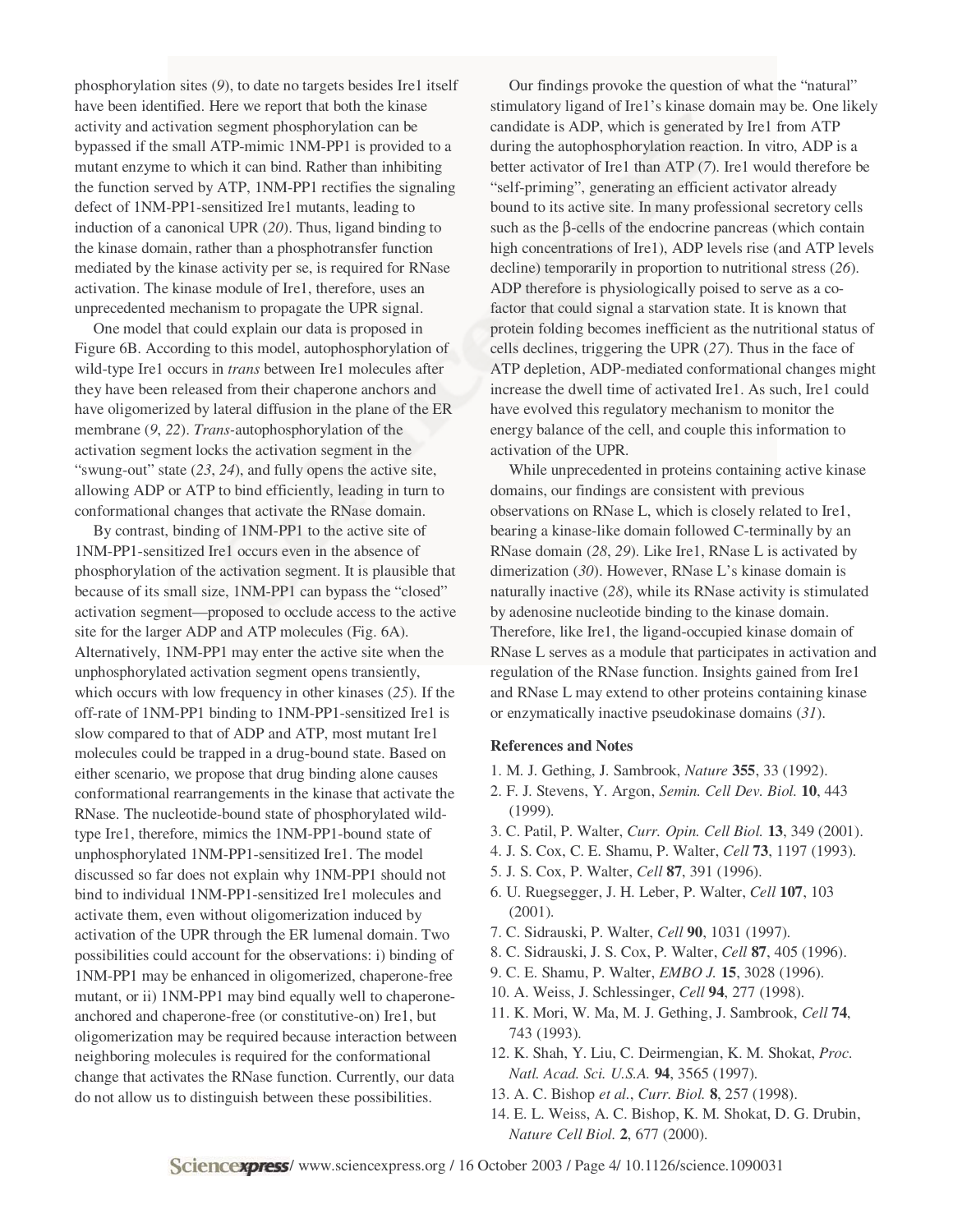- 15. A. C. Bishop *et al.*, *Nature* **407**, 395 (2000).
- 16. A. S. Carroll, A. C. Bishop, J. L. DeRisi, K. M. Shokat, E. K. O'Shea, *Proc. Natl. Acad. Sci. U.S.A.* **98**, 12578 (2001). 17. Data not shown.
- 18. M. Huse, J. Kuriyan, *Cell* **109**, 275 (2002).
- 19. J. L. DeRisi, V. R. Iyer, P. O. Brown, *Science* **278**, 680 (1997).
- 20. K. J. Travers *et al.*, *Cell* **101**, 249 (2000).
- 21. Supporting online material
- 22. F. Urano, A. Bertolotti, D. Ron, *J. Cell Sci.* **113**, 3697 (2000).
- 23. S. R. Hubbard, M. Mohammadi, J. Schlessinger, *J. Biol. Chem.* **273**, 11987 (1998).
- 24. T. Schindler *et al.*, *Mol. Cell* **3**, 639 (1999).
- 25. M. Porter, T. Schindler, J. Kuriyan, W. T. Miller, *J. Biol. Chem.* **275**, 2721 (2000).
- 26. F. Schuit, K. Moens, H. Heimberg, D. Pipeleers, *J. Biol. Chem.* **274**, 32803 (1999).
- 27. R. J. Kaufman *et al.*, *Nature Rev. Mol. Cell Biol.* **3**, 411 (2002).
- 28. B. Dong, M. Niwa, P. Walter, R. H. Silverman, *RNA* **7**, 361 (2001).
- 29. S. Naik, J. M. Paranjape, R. H. Silverman, *Nucleic Acids Res.* **26**, 1522 (1998).
- 30. B. Dong, R. H. Silverman, *Nucleic Acids Res.* **27**, 439 (1999).
- 31. M. Kroiher, M. A. Miller, R. E. Steele, *Bioessays* **23**, 69 (2001).
- 32. We thank Martha Stark for constructing the *IRE1<sup>C</sup>* allele and Scott Ullrich for his initial effort in constructing Ire1 mutants. We also thank John Kuriyan and members of the Walter and Shokat labs for many valuable discussions. This work was supported by grants from the NIH to PW (GM32384) and KS (AI44009), and postdoctoral support from the UCSF Molecular Medicine Program to FP. PW receives support as an investigator of the Howard Hughes Medical Institute.

### **Supporting Online Material**

www.sciencemag.org/cgi/content/full/1090031/DC1 Materials and Methods Microarray Excel Spreadsheets S1 to S3 References and Notes

4 August 2003; accepted 1 October 2003 Published online 16 October 2003; 10.1126/science.1090031 Include this information when citing this paper.

**Fig. 1.** In vivo UPR assays using a UPRE-driven *lacZ* reporter. The relevant genotypes and the presence or absence of 1NM-PP1 and the UPR inducer DTT are indicated. For (**A**-**C**), DTT was used in all assays.

**Fig. 2.** In vivo *HAC1* mRNA splicing and Hac1 protein production. Northern blots (**A**) showing in vivo *HAC1* mRNA splicing, and (**B**) *SCR1* rRNA as loading control. Western blots showing Hac1 (**C**) and Ire1 protein levels (**D**). The arrow in (C), lane 6, calls attention to the small amount of Hac1 protein present in these cells.

**Fig. 3.** In vitro assays of Ire1 mutant proteins. Ire1\* autophosphorylation assays using [γ-32P] ATP (**A**) and [γ- 32P]-labeled *N-6* benzyl ATP (**B**)**.** Phosphorylated-Ire1\* proteins (wild-type and L745G) are indicated. Ire1\* RNase assays (against in vitro transcribed *HAC1*<sub>600</sub> RNA) using stimulatory co-factors 1NM-PP1 in (**C**) and ADP in (**D**). Icons in (C) and (D) indicate  $HACI_{600}$  RNA cleavage products, denoting all combinations of singly and doubly cut RNA. (**E**) The chemical structures of 1NM-PP1 and *N-6* benzyl ATP are shown.

**Fig. 4.** Glycerol density gradient velocity sedimentation of wildtype and mutant Ire1<sup>\*</sup>. Ire1<sup>\*</sup> and Ire1(L745G)<sup>\*</sup> proteins were incubated in the presence of ADP or 1NM-PP1 as indicated and subjected to velocity sedimentation analysis. Sedimentation is from left to right.

**Fig. 5.** x-y scatter plot analysis of mRNA abundance. The plots (*log10*) compare yeast genomic microarray analyses between the genotypes indicated. In each case, mRNA was purified from cells provided both DTT and 1NM-PP1. Pink dots represent genes more than 2-fold higher expression in wild-type cells relative to ∆*ire1* cells.

**Fig. 6.** Model of activation of 1NM-PP1-sensitized and wildtype Ire1. For both proteins, chaperone dissociation due to unfolded protein accumulation causes oligomerization in the plane of the ER membrane, which is a precondition for further activation. For mutant Ire1 (**A**), 1NM-PP1 binding to the inactive kinase domain active site causes a conformational change, which activates the RNase. For wild-type Ire1 (**B**), *trans*-autophosphorylation, using ATP, of the activation segment fully opens the kinase domain for binding of ADP or ATP, which activates the RNase.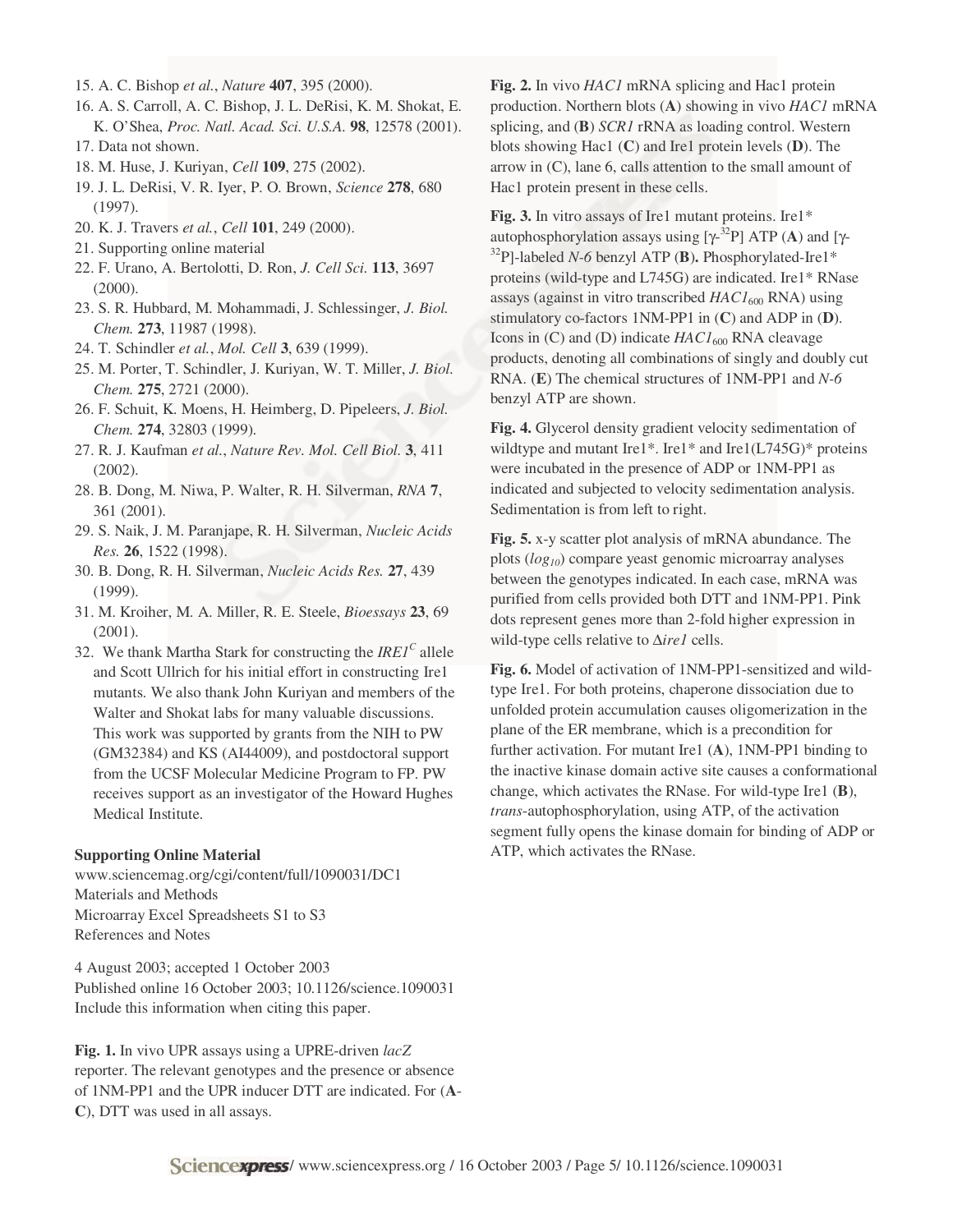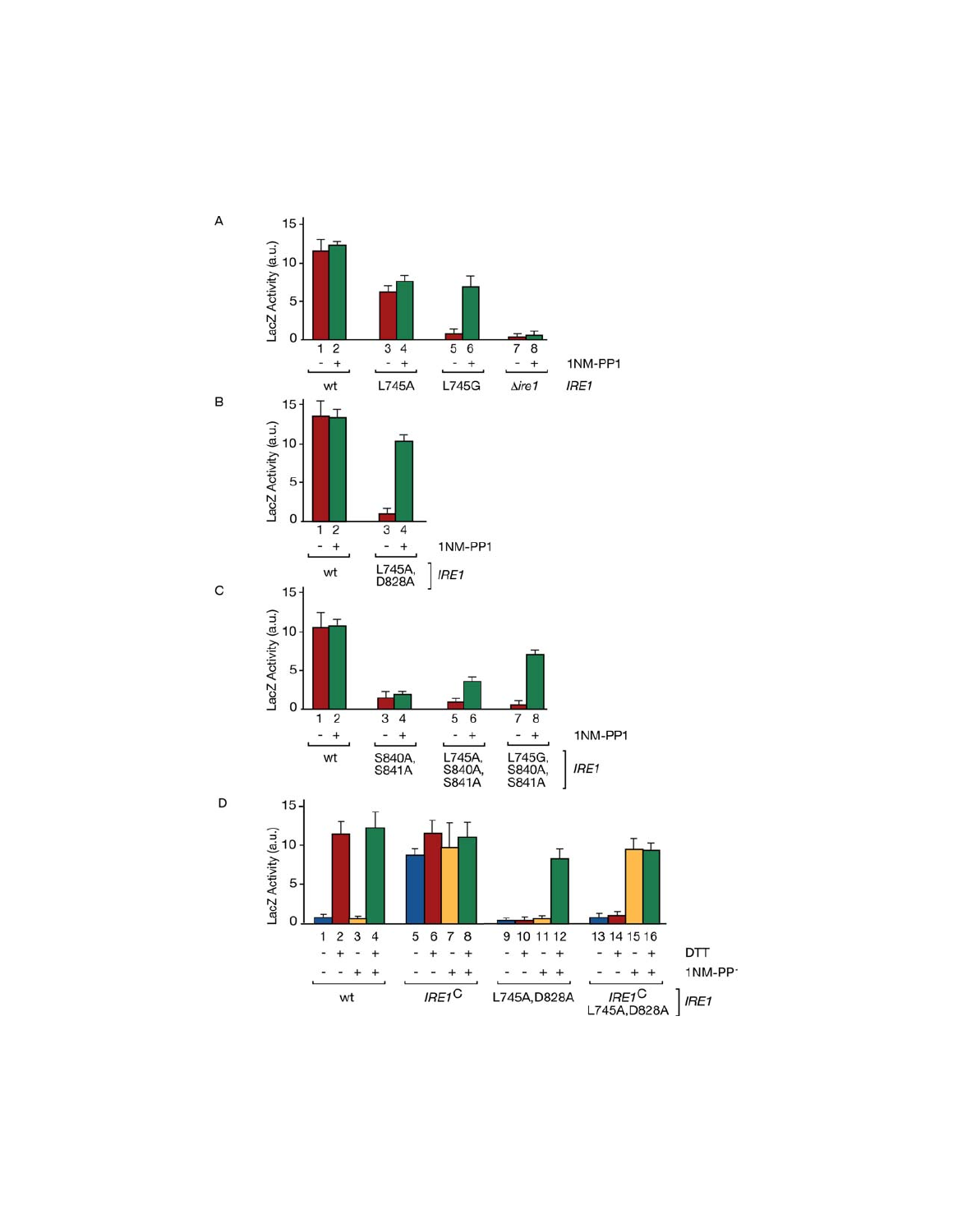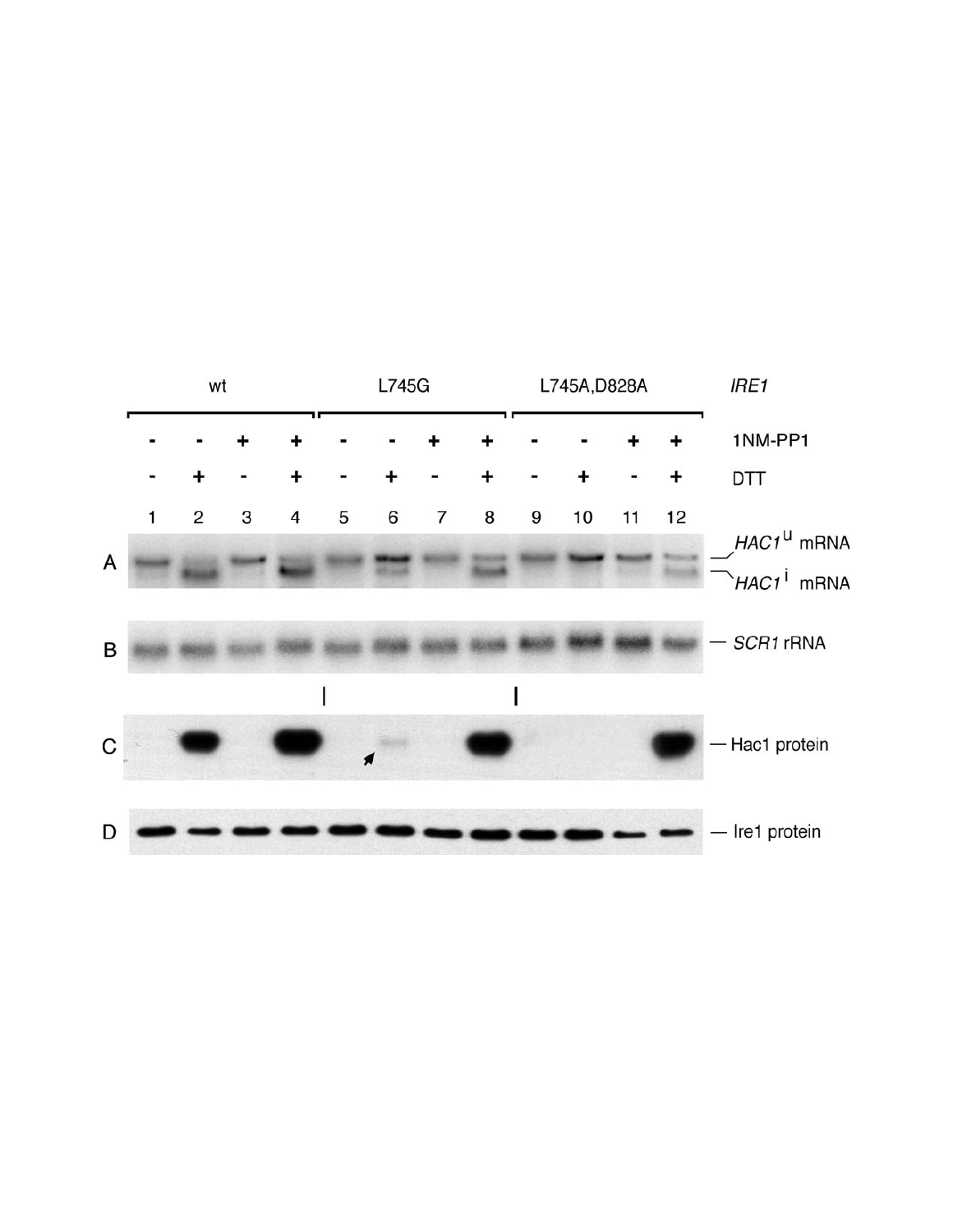



 $\mathsf C$ 



B







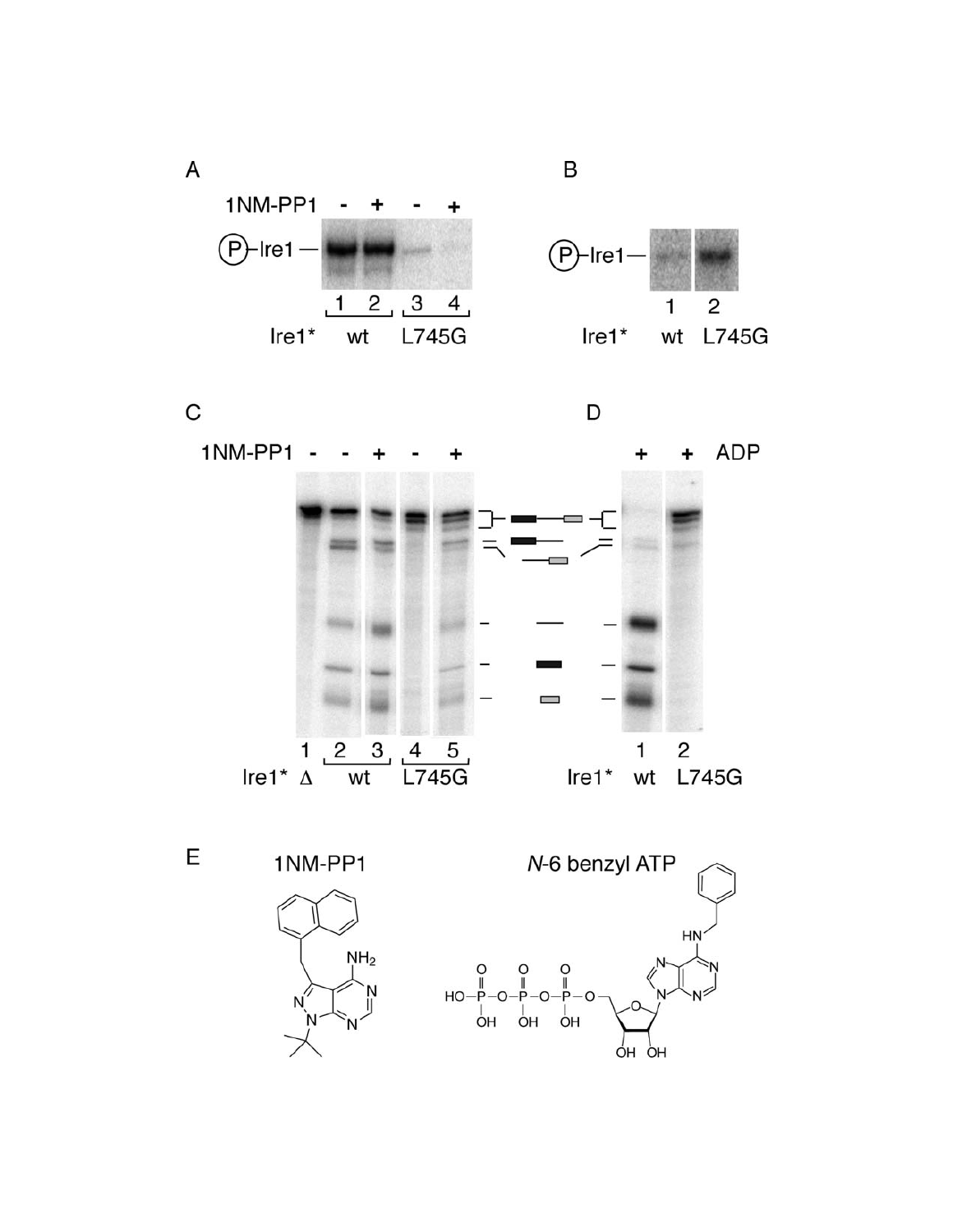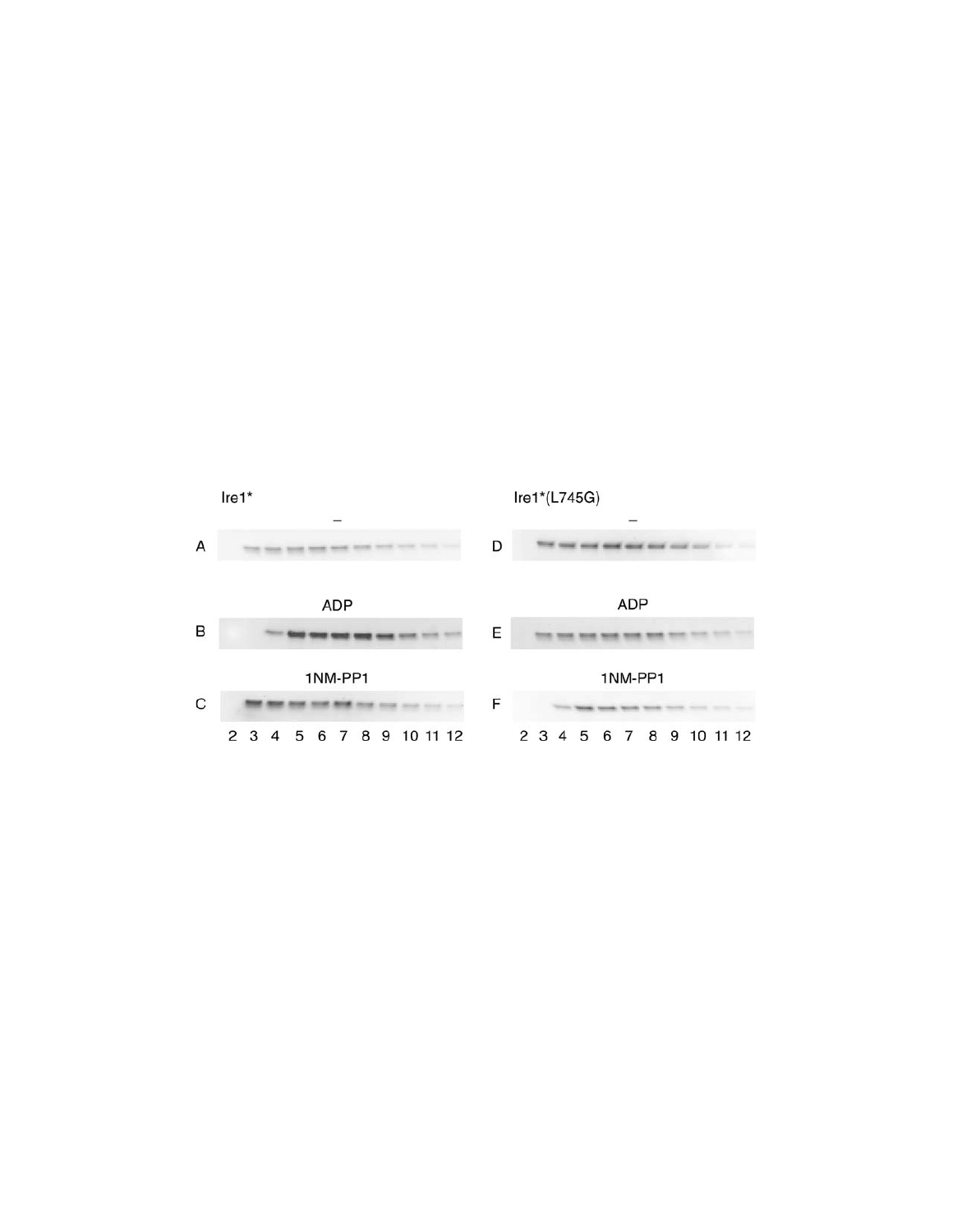